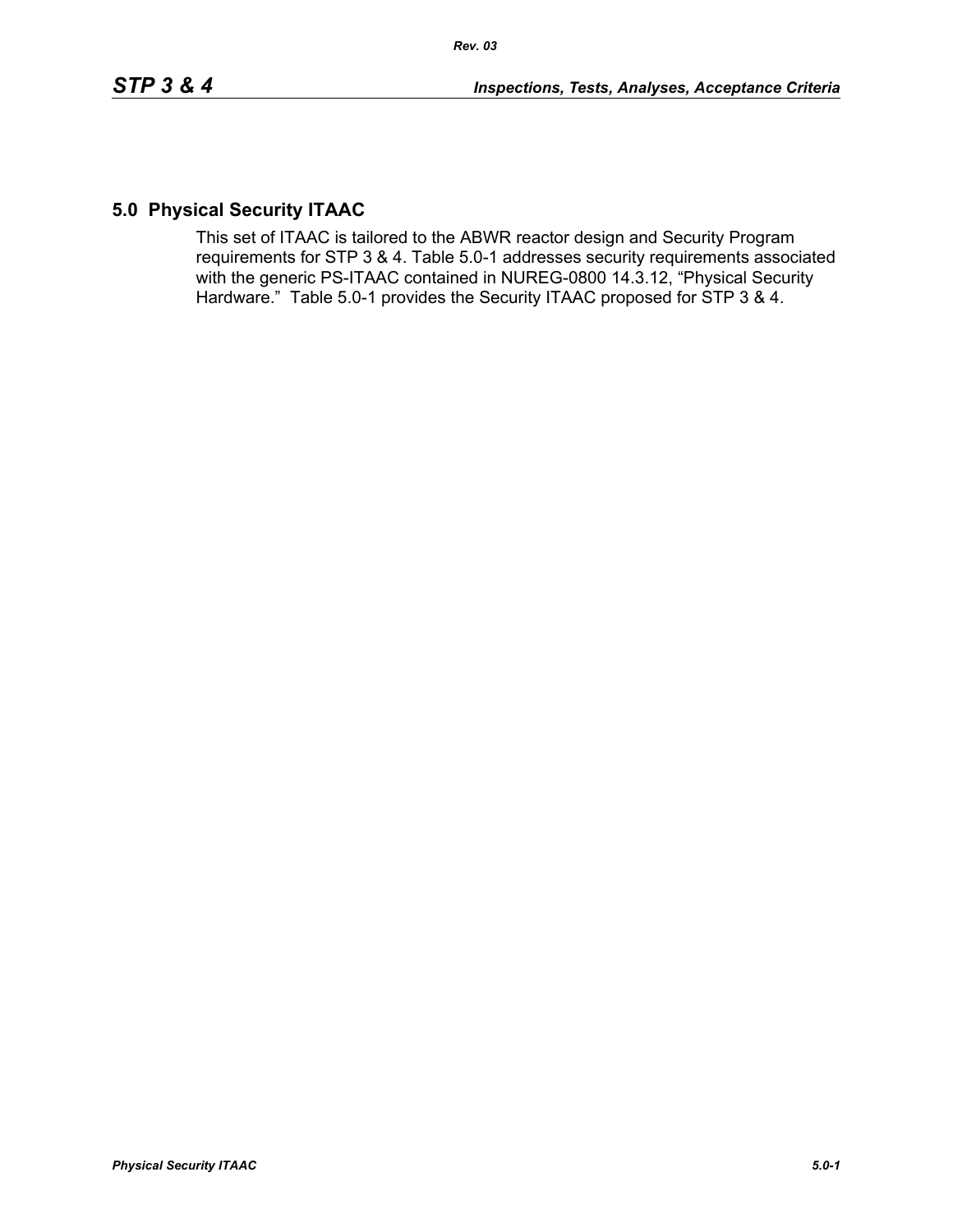## **Table 5.0-1 Physical Security— Inspection, Test, Analysis, and Acceptance Criteria| (PS-ITAAC)<sup>1</sup>**

| <b>Design Description</b>                                                                                                                                                                                                  | <b>Inspections, Tests, Analysis</b>                                                                                                                                                                                                                                                                     | <b>Acceptance Criteria</b>                                                                                                                                                                                                                                     |
|----------------------------------------------------------------------------------------------------------------------------------------------------------------------------------------------------------------------------|---------------------------------------------------------------------------------------------------------------------------------------------------------------------------------------------------------------------------------------------------------------------------------------------------------|----------------------------------------------------------------------------------------------------------------------------------------------------------------------------------------------------------------------------------------------------------------|
| (1) Vital equipment shall be<br>located only within a vital area.                                                                                                                                                          | Inspections will be performed of<br>the location of as installed vital-<br>equipment.                                                                                                                                                                                                                   | (1) Vital equipment is located<br>only within a vital area.                                                                                                                                                                                                    |
| (2) Access to vital equipment<br>requires passage through at least-<br>two physical barriers.                                                                                                                              |                                                                                                                                                                                                                                                                                                         | (2) Access to the vital area-<br>has at least two physical-<br>barriers                                                                                                                                                                                        |
| Physical barriers for the<br>protected area perimeter are not<br>part of a vital area barrier.                                                                                                                             | An inspection of the protected area-<br>perimeter barrier will be performed.                                                                                                                                                                                                                            | Physical barriers at the<br>perimeter of the protected-<br>area are separated from-<br>other barriers designated as-<br>a physical barrier.                                                                                                                    |
| <u>Isolation zones shall be-</u><br><del>maintained in outdoor areas</del> -<br>adjacent to the physical barrier at<br>the perimeter of the protected-<br>area permit observation on either<br>side of the barrier.        | An inspection will be performed of<br>the outdoor areas adjacent to the<br>physical barrier at the perimeter of<br>the protected area.                                                                                                                                                                  | <u>Isolation zones exist in I</u><br>outdoor areas adjacent to the<br>physical barrier at the<br>perimeter of the protected-<br>area and are large enough to<br>permit observation of the<br>activities of people on either-<br>side of the barrier.           |
| Intrusion detection system-<br>detects penetration or attempted<br>penetration of the Protected Area<br>(PA) Barrier.                                                                                                      | Tests of the protected area (PA)<br>intrusion detection system will be<br>performed using simulated<br>penetration.                                                                                                                                                                                     | <u>The intrusion detection-</u><br>system detects the simulated<br>penetration of the PA barrier-<br><del>and alarms annunciate in the</del><br><del>CAS and SAS.</del>                                                                                        |
| <del>Exterior areas within the</del><br>protected area are illuminated.                                                                                                                                                    | Tests will be performed of the<br><del>illumination in the isolation zones.</del><br><del>of the PA and the external areas-</del><br><del>within the PA.</del>                                                                                                                                          | <del>Illumination in isolation zones</del><br>and exterior areas within the<br>protected area is not less<br>than 0.2 footcandle<br>measured horizontally at-<br>ground level.                                                                                 |
| External walls, doors, ceiling-<br>and floors in the main control-<br>room, central alarm station,<br>and the last access control-<br>function for access to the pro-<br>tected area are bullet resis-<br><del>tant.</del> | Inspections, analysis or a com-<br>bination of inspections and<br>analysis of the walls, doors,<br>ceiling and floors will be per-<br>formed for the main control<br>room, central alarm station, and<br>the last access control function<br>for access to the protected area-<br>are bullet resistant. | The walls, doors, ceiling<br>and floors have been con-<br>structed and analysis-<br>demonstrate the the main<br>control room, central alarm-<br>station, and the last-<br>access control function for<br>access to the protected<br>area are bullet resistant. |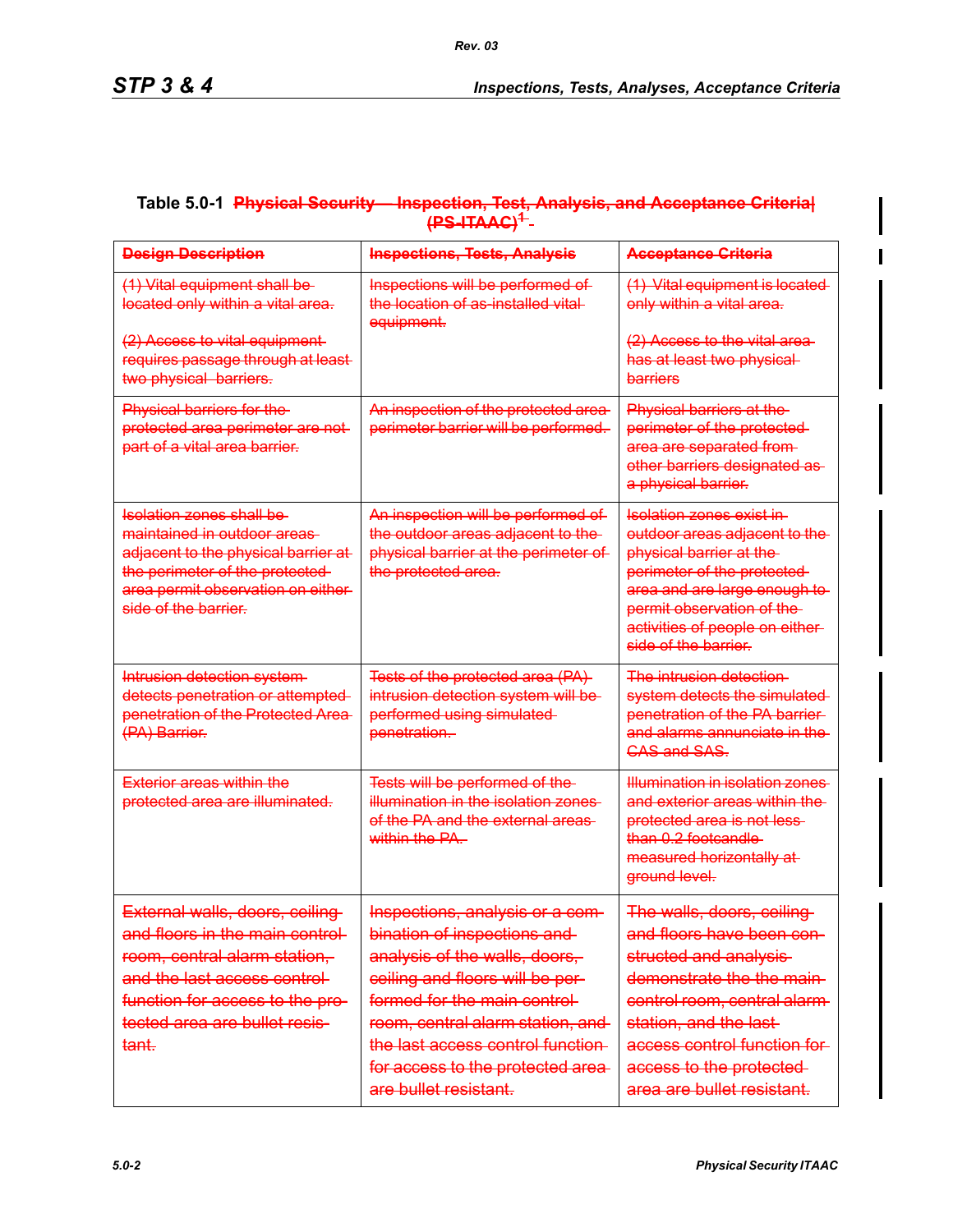| <b>Design Description</b>                                                                                                                                                                                                                                  | <b>Inspections, Tests, Analysis</b>                                                                                                                                                                                | <b>Acceptance Griteria</b>                                                                                                                                                                                                              |
|------------------------------------------------------------------------------------------------------------------------------------------------------------------------------------------------------------------------------------------------------------|--------------------------------------------------------------------------------------------------------------------------------------------------------------------------------------------------------------------|-----------------------------------------------------------------------------------------------------------------------------------------------------------------------------------------------------------------------------------------|
| Vehicle barrier systems protect<br>against use of a land vehicle.                                                                                                                                                                                          | Inspections, analysis or a<br>combination of inspections and<br>analysis of the systems will be<br>performed for vehicle control<br>measures, including vehicle barrier-<br>systems.                               | The vehicle control<br>measures.<br>including vehicle barrier<br>systems, have been-<br>constructed and analysis<br>demonstrate the Vehicle<br>Barrier System is capable of<br>protecting against the land-<br><del>vehicle bomb.</del> |
| Personnel and vehicle control-<br>into the protected area at access<br>points protect against the<br>intrusion of firearms, explosives<br>and incendiary devices.                                                                                          | A test of the personnel search and<br>detection equipment and<br>procedures will be performed at-<br>the PA boundry.                                                                                               | Search and detection-<br>equipment and procedures<br>identify firearms, explosives<br>and incendiary devices prior<br>to entering the Protected-<br>Area.                                                                               |
| A picture badge identification-<br>system exists.                                                                                                                                                                                                          | A test of the numbered picture<br>badge identification system will be<br>performed using an unauthorized-<br>picture badge.                                                                                        | The picture badge<br>identification system does not<br>allow access to the person-<br>with the unauthorized picture<br>badge.                                                                                                           |
| Unoccupied vital areas are-<br>equipped with locks that can be<br>locked and alarmed, and<br>activated intrusion detection-<br>systems that annunciate in<br>the Central and Secondary Alarm-<br>Stations upon intrusion into a vital-<br><del>area.</del> | <del>A combination of tests and </del><br>inspections will be performed of<br>access points to unoccupied vital-<br>areas by personnel who attempt to<br>gain access to the unoccupied vital-<br><del>areas.</del> | (1) Access pionts to<br>unoccupied vital areas are-<br>equipped with locks.<br>(2) The attempts to intrude in<br>the unoccupied vital areas<br>are detected and<br>annunciated in both the CAS-<br><del>and SAS.</del>                  |
| Alarm annunciation occurs in the<br>central alarm station and in at-<br>least one other continuously<br>manned station not necessarily<br>onsite.                                                                                                          | Tests of the installed detection<br>annunication systems will be<br>performed using simulated<br>intrusion.                                                                                                        | Upon simulated intrusion,<br>alarms annunciate in a<br>continuously manned central<br><u>alarm station located within-</u><br>the protected area and in at-<br>least one other continuously<br>manned station.                          |
| Secondary security power supply-<br>system for alarm annunciator-<br>equipment and non-portable-<br>communications equipment is-<br>located within a vital area.                                                                                           | Inspections will be performed of<br>the location secondary security-<br>power supply system and non-<br>portable communication-<br>equipment.                                                                      | Onsite secondary power-<br>supply systems for alarm-<br>annunciator equipment and-<br>non-portable-<br>communications equipment-<br>are located within a vital-<br>area.                                                                |

### **Table 5.0-1 Physical Security— Inspection, Test, Analysis, and Acceptance Criteria| (PS-ITAAC)1 (Continued)**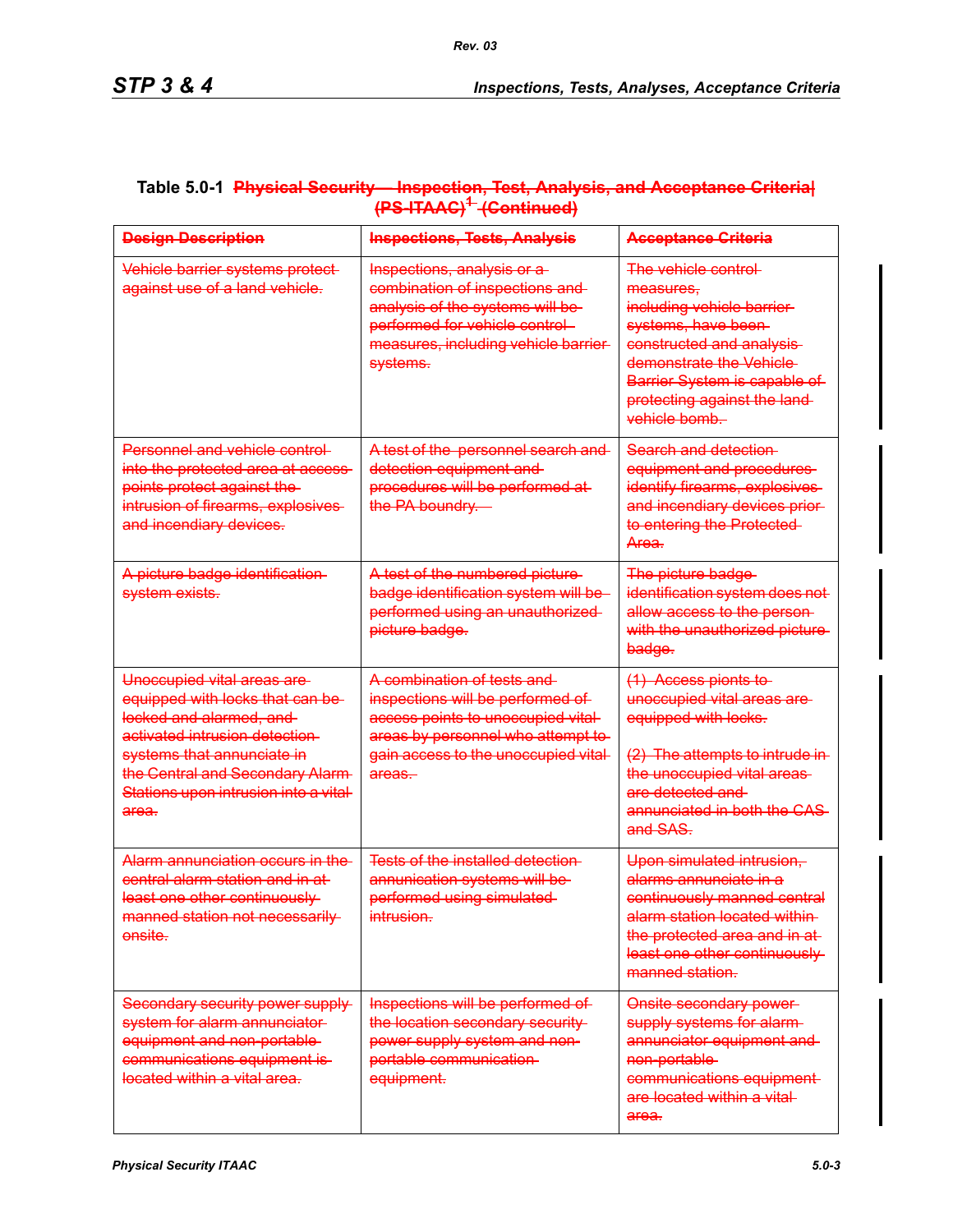| <b>Design Description</b>                                                                                                                                                                    | <b>Inspections, Tests, Analysis</b>                                                                                   | <b>Acceptance Griteria</b>                                                                                                                                                                                                                                                                          |
|----------------------------------------------------------------------------------------------------------------------------------------------------------------------------------------------|-----------------------------------------------------------------------------------------------------------------------|-----------------------------------------------------------------------------------------------------------------------------------------------------------------------------------------------------------------------------------------------------------------------------------------------------|
| Alarm devices including<br>transmission lines to<br>annunciators are tamper-<br>indicating and self-checking.<br>Alarm annunciation indicate the<br>type of alarm and location.              | A test will be performed of the<br>alarm devices by tampering with-<br>the devices.                                   | (1) Self-detection provision<br>within the alarm devices<br>detect the tampering.<br>(2) The alarm annunication-<br>system identifies that<br>tampering has occurred and-<br>the location of the tampering.                                                                                         |
| An onsite alarm annunciation<br>system records the location.<br>circuit, date, time and type of<br>each alarm, false alarm, alarm-<br>check, and tamper indication.                          | Tests will be performed of the<br>onsite alarm annunciation system-<br>using simulated intrusion and<br>tampering.    | The onsite alarm<br>annunciation system records<br>the simulated intrusion and<br>tampering, including the type<br>of alarm, location, alarm-<br>circuit, date, and time.                                                                                                                           |
| Emergency exits in each-<br>protected area and each vital<br>area are alarmed.                                                                                                               | A test is performed of each-<br>emergency exit in the protected-<br>area and vital area by opening the<br>exit doors. | When the emergency exits<br>are opened, an alarm is<br>initiated.                                                                                                                                                                                                                                   |
| (1) Alarm stations have<br>conventional telephone service<br>with law enforcement authorities.<br>(2) Alarm stations have<br>continuous communication<br>capability with security personnel. | Tests will be performed of the<br>communications systems in the<br><del>alarm stations.</del>                         | <b>Through use of the</b><br>communication systems in<br>the the alarm stations: (1)<br>security personnel<br>communicate with law<br>enforcement authorities and<br>(2) security personnel-<br>communicate with security<br>officers, watchmen, and<br>armed response individuals<br>in the field. |

### **Table 5.0-1 Physical Security— Inspection, Test, Analysis, and Acceptance Criteria| (PS-ITAAC)1 (Continued)**

<sup>4</sup> Physical Security Hardware—Equipment and/or features used for the physical security attributes of detection, assessment, delay, and response and to protect against the design basis threat of radiological sabotage as stated in 10 CFR 73.1(a). Examples of physical security system hardwareinclude, but are not limited to, communication systems, assessment and alarm systems, locks, personnel access control, physical equipment barriers, and surveillance devices.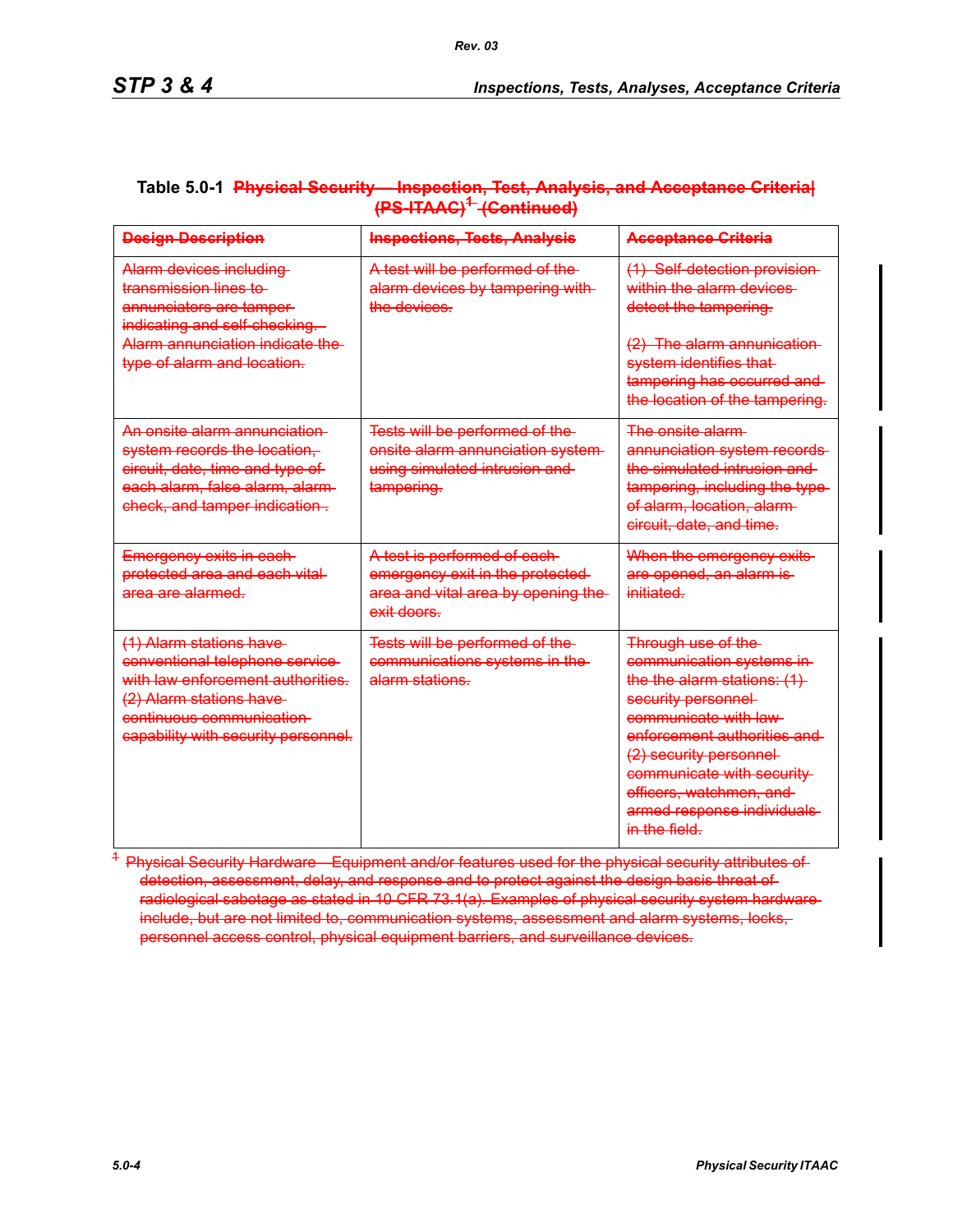|                                                                                                                                                                                                                                                                                                                                                                                                                                    |                                                                                                                                                                                                                                                                                                                                                                                                                                                                                                                                                                              | Table 5.0-1 Physical Security— Inspection, Test, Analysis, and Acceptance Criteria (PS-ITAAC) <sup>1</sup>                                                                                                                                                                                                                                                                                                                                                                                                                                     |
|------------------------------------------------------------------------------------------------------------------------------------------------------------------------------------------------------------------------------------------------------------------------------------------------------------------------------------------------------------------------------------------------------------------------------------|------------------------------------------------------------------------------------------------------------------------------------------------------------------------------------------------------------------------------------------------------------------------------------------------------------------------------------------------------------------------------------------------------------------------------------------------------------------------------------------------------------------------------------------------------------------------------|------------------------------------------------------------------------------------------------------------------------------------------------------------------------------------------------------------------------------------------------------------------------------------------------------------------------------------------------------------------------------------------------------------------------------------------------------------------------------------------------------------------------------------------------|
| <b>Design Commitment</b>                                                                                                                                                                                                                                                                                                                                                                                                           | <b>Inspections, Tests, Analyses</b>                                                                                                                                                                                                                                                                                                                                                                                                                                                                                                                                          | <b>Acceptance Criteria</b>                                                                                                                                                                                                                                                                                                                                                                                                                                                                                                                     |
| 1. Vital Equipment                                                                                                                                                                                                                                                                                                                                                                                                                 |                                                                                                                                                                                                                                                                                                                                                                                                                                                                                                                                                                              | A report exists and concludes that                                                                                                                                                                                                                                                                                                                                                                                                                                                                                                             |
| (a) Vital equipment is located only<br>within a vital area.                                                                                                                                                                                                                                                                                                                                                                        | (a) Inspections will be performed to confirm that vital<br>equipment is located within a vital area.                                                                                                                                                                                                                                                                                                                                                                                                                                                                         | (a) vital equipment is located only within a vital<br>area, and                                                                                                                                                                                                                                                                                                                                                                                                                                                                                |
| (b) Access to vital equipment<br>requires passage through at least<br>two physical barriers.                                                                                                                                                                                                                                                                                                                                       | (b) Inspections will be performed to confirm that access to<br>vital equipment requires passage through at least two physical<br>barriers.                                                                                                                                                                                                                                                                                                                                                                                                                                   | (b) access to the vital equipment requires<br>passage through at least two physical barriers.                                                                                                                                                                                                                                                                                                                                                                                                                                                  |
| 2. Physical barriers for the<br>protected area perimeter are not<br>part of vital area barriers.                                                                                                                                                                                                                                                                                                                                   | An inspection of the protected area perimeter barrier will be<br>performed to verify that physical barriers at the perimeter of<br>the protected area are separated from any other barrier<br>designated as a vital area barrier.                                                                                                                                                                                                                                                                                                                                            | A report exists and concludes that physical<br>barriers at the perimeter of the protected area are<br>separated from any other barrier designated as a<br>vital area barrier.                                                                                                                                                                                                                                                                                                                                                                  |
| 3. Isolation zones exist in outdoor<br>areas adjacent to the physical<br>barrier at the perimeter of the<br>protected area that allow 20 feet of<br>observation on either side of the<br>barrier. Where permanent buildings<br>do not allow a 20 foot observation<br>distance on the inside of the<br>protected area, the building walls<br>are immediately adjacent to, or an<br>integral part of, the protected area<br>barrier. | An inspection of the isolation zone will be performed to verify<br>that the isolation zones exist in outdoor areas adjacent to the<br>physical barrier at the perimeter of the protected area which<br>allows 20 feet of observation of the activities of people on<br>either side of the barrier except where permanent buildings do<br>not allow a 20 foot observation distance on the inside of the<br>protected area barrier, the inspection will confirm that the<br>building walls are immediately adjacent to, or an integral part<br>of, the protected area barrier. | A report exists and concludes that isolation zones<br>exist in outdoor areas adjacent to the physical<br>barrier at the perimeter of the protected area and<br>allow 20 feet of observation of the activities of<br>people on either side of the barrier. Where<br>permanent buildings do not allow a 20 foot<br>observation distance on the inside of the<br>protected area, the building walls are immediately<br>adjacent to, or an integral part of, the protected<br>area barrier and the 20 foot observation distance<br>does not apply. |
| 4. Intrusion detection system can<br>detect penetration or attempted<br>penetration of the protected area<br>barrier.                                                                                                                                                                                                                                                                                                              | Tests, inspections or a combination of tests and inspections of<br>the intrusion detection system will be performed to verify the<br>system can detect penetration or attempted penetration of the<br>protected area barrier and that subsequent alarms annunciate<br>in both the Central Alarm Station and Secondary Alarm<br>Station.                                                                                                                                                                                                                                      | A report exists and concludes that the intrusion<br>detection system can detect penetration or<br>attempted penetration of the protected area<br>barrier and subsequent alarms annunciate in the<br><b>Central Alarm Station and Secondary Alarm</b><br>Station.                                                                                                                                                                                                                                                                               |

*Rev. 03*

5.0-5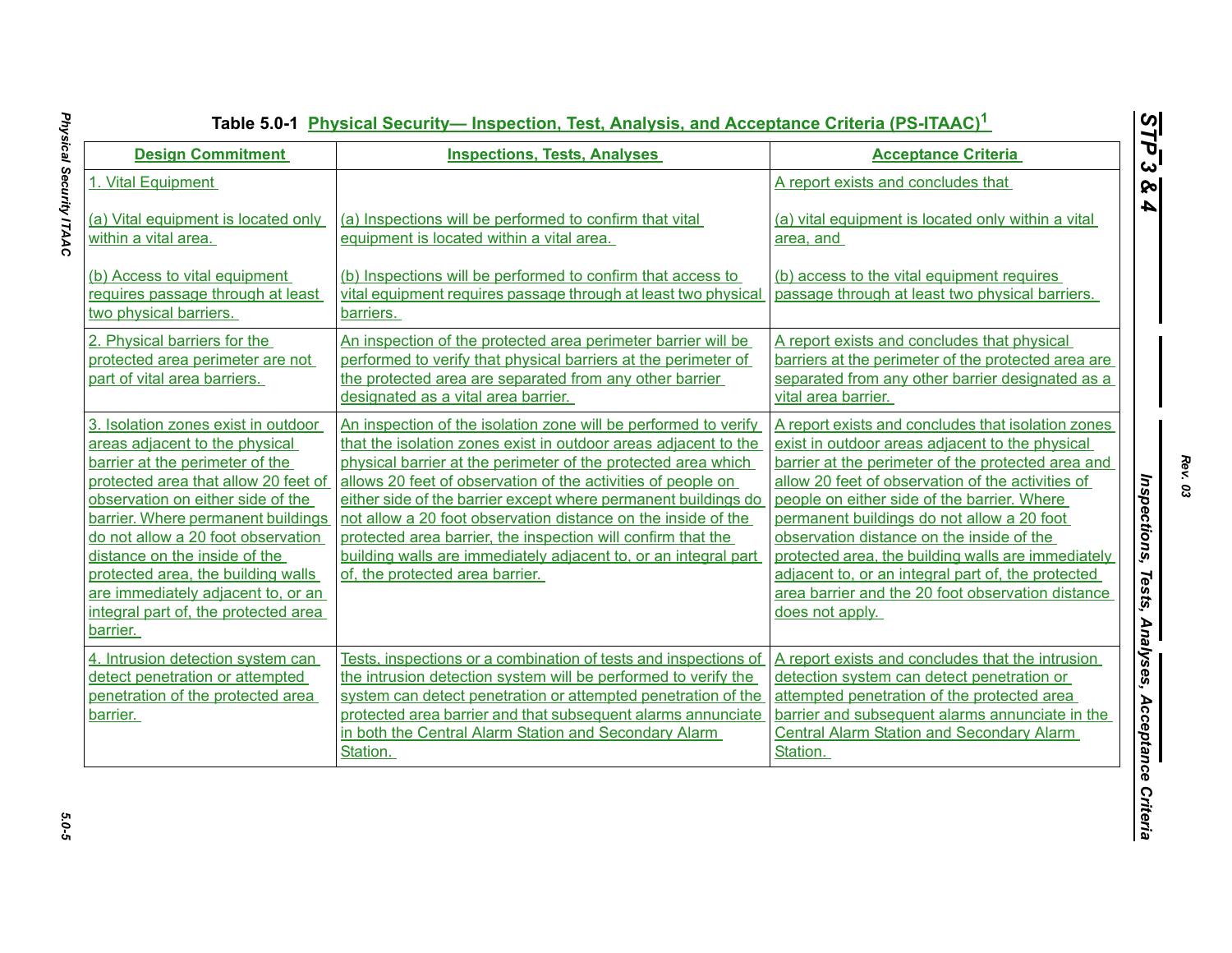| Table 5.0-1 Physical Security— Inspection, Test, Analysis, and Acceptance Criteria (PS-ITAAC) <sup>1</sup> (Continued)<br>STP                                                                                                                         |                                                                                                                                                                                                                                                                                                                                                                                                                                 |                                                                                                                                                                                                                                                                                                |
|-------------------------------------------------------------------------------------------------------------------------------------------------------------------------------------------------------------------------------------------------------|---------------------------------------------------------------------------------------------------------------------------------------------------------------------------------------------------------------------------------------------------------------------------------------------------------------------------------------------------------------------------------------------------------------------------------|------------------------------------------------------------------------------------------------------------------------------------------------------------------------------------------------------------------------------------------------------------------------------------------------|
| <b>Design Commitment</b>                                                                                                                                                                                                                              | <b>Inspections, Tests, Analyses</b>                                                                                                                                                                                                                                                                                                                                                                                             | <b>Acceptance Criteria</b>                                                                                                                                                                                                                                                                     |
| 5. Isolation zones and exterior<br>areas within the protected area are<br>provided with illumination to permit<br>observation of abnormal presence<br>or activity of persons or vehicles.                                                             | Inspection of the illumination in the isolation zones and<br>external areas of the protected area will be performed to<br>confirm sufficient illumination to permit observation.                                                                                                                                                                                                                                                | A report exists and concludes that illumination in<br>isolation zones and exterior areas within the<br>protected area is 0.2 foot candles measured<br>horizontally at ground level or, alternatively,<br>sufficient to permit observation.                                                     |
| 6. The external walls, doors, ceiling<br>and floors in the main control room,<br>central alarm station, and the last<br>access control function for access<br>to the protected area are bullet<br>resistant to at least a UL level 4<br><u>round.</u> | Type test, analysis or a combination of type test and analysis<br>will be performed for the external walls, doors, ceilings, floors,<br>and any windows in the walls in the main control room, central<br>alarm station, and the enclosure that houses the individual<br>that has the last access control function for access into the<br>protected area to ensure they are bullet resistant to at least a<br>UL level 4 round. | A report exists and concludes that the walls,<br>doors, ceilings, floors in the main control room,<br>the central alarm station, and the location within<br>which the last access control function for access<br>to the protected area are bullet resistant to at<br>least a UL level 4 round. |
| 7. The vehicle barrier system is<br>installed and located at the<br>necessary stand-off distance to<br>protect against the DBT vehicle<br>bombs.                                                                                                      | Type test, inspections, analysis or a combination of type tests,<br>inspections and analysis will be performed for the vehicle<br>barrier system to ensure it will protect against the DBT vehicle<br>bombs based upon the stand-off distance for the system.                                                                                                                                                                   | A report exists and concludes that the vehicle<br>barrier system will protect against the DBT<br>vehicle bombs based upon the stand-off distance<br>for the system.                                                                                                                            |
| 8. Access control points are<br>established to:                                                                                                                                                                                                       | A test, inspection, or combination of tests and inspections of<br>installed systems and equipment will be performed to verify<br>that access control points to the protected area exist and that:                                                                                                                                                                                                                               | A report exists and concludes that:                                                                                                                                                                                                                                                            |
| (a) Control personnel and vehicle<br>access into the protected area.                                                                                                                                                                                  | (a) Personnel and vehicle access into the protected area is<br>controlled.                                                                                                                                                                                                                                                                                                                                                      | (a) Access points for the protected area are<br>configured to control access.                                                                                                                                                                                                                  |
| (b) Detect firearms, explosives,<br>and incendiary devices at the<br>protected area personnel access<br>points.                                                                                                                                       | (b) Detection equipment is capable of detecting explosives,<br>incendiary devices, and firearms at the protected area<br>personnel access points.                                                                                                                                                                                                                                                                               | (b) Detection equipment is capable of detecting<br>firearms, incendiary devices, and explosives at<br>the protected area personnel access points.                                                                                                                                              |
| 9. An access control system with<br>numbered picture badges is<br>installed for use by individuals who<br>are authorized access to protected<br>areas without escort.                                                                                 | A test of the access control system with numbered picture<br>badges will be performed to verify that unescorted access to<br>protected areas is granted only to authorized personnel.                                                                                                                                                                                                                                           | A report exists and concludes that the access<br>authorization system with numbered picture<br>badges can identify and authorize protected area<br>access only to those personnel with unescorted<br>access authorization.                                                                     |

*Physical Security ITAAC* 

Physical Security ITAAC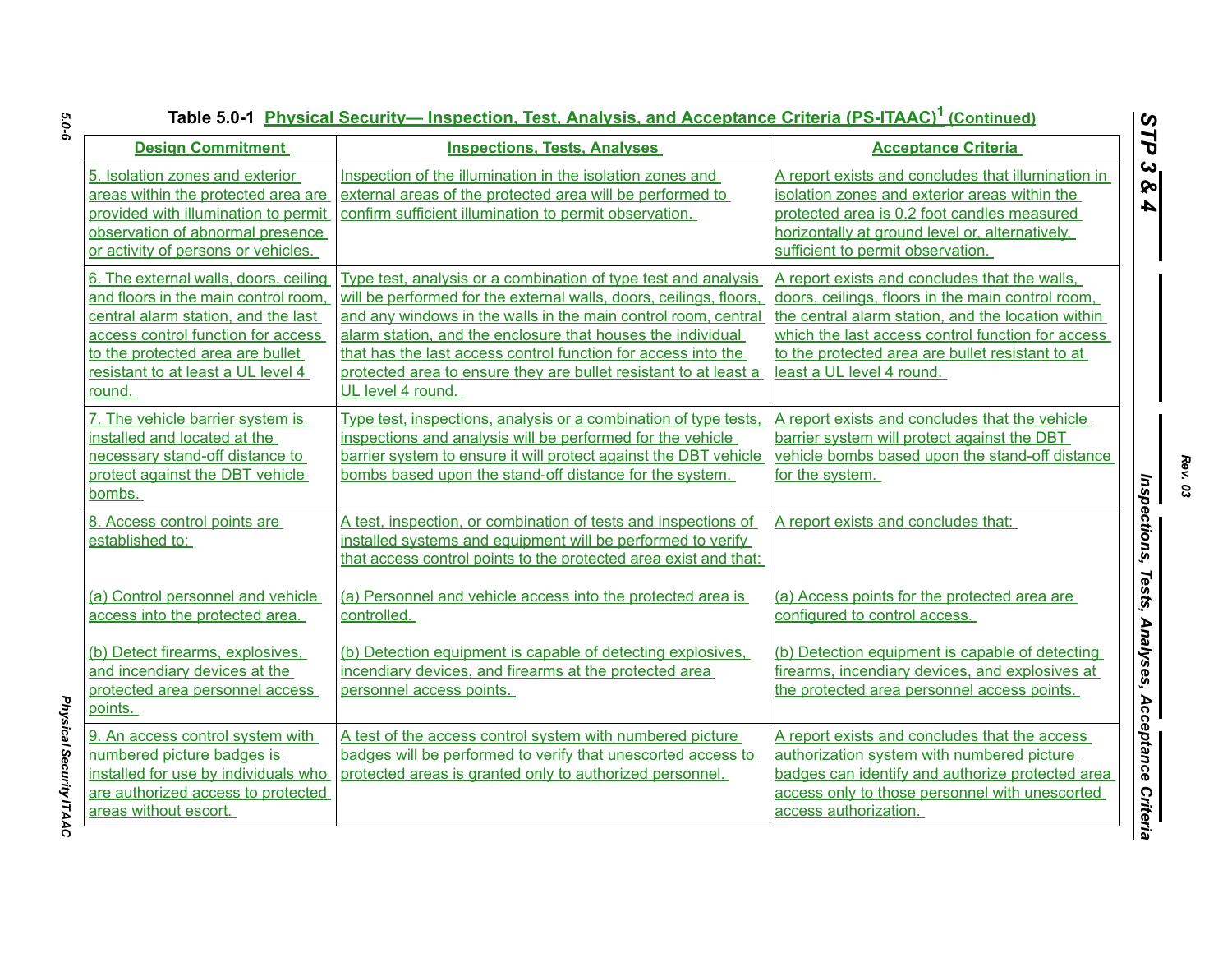| <b>Design Commitment</b>                                                                                                                                                                                                                                                                                                                                                                | <b>Inspections, Tests, Analyses</b>                                                                                                                                                                                                                                                                                                                                                                                     | <b>Acceptance Criteria</b>                                                                                                                                                                                                                                                                                                                                                                                                                    |
|-----------------------------------------------------------------------------------------------------------------------------------------------------------------------------------------------------------------------------------------------------------------------------------------------------------------------------------------------------------------------------------------|-------------------------------------------------------------------------------------------------------------------------------------------------------------------------------------------------------------------------------------------------------------------------------------------------------------------------------------------------------------------------------------------------------------------------|-----------------------------------------------------------------------------------------------------------------------------------------------------------------------------------------------------------------------------------------------------------------------------------------------------------------------------------------------------------------------------------------------------------------------------------------------|
| 10. Unoccupied vital areas are<br>locked and alarmed with activated<br>intrusion detection systems that<br>annunciate in the Central and                                                                                                                                                                                                                                                | A test, inspection, or a combination of tests and inspections<br>will be performed to verify that unoccupied vital areas are<br>locked and that intrusion will be detected and annunciated in<br>both the Central Alarm Station and Secondary Alarm Station.                                                                                                                                                            | A report exists and concludes that unoccupied<br>vital areas are locked and intrusion is detected<br>and annunciated in both the Central Alarm Station<br>and Secondary Alarm Station.                                                                                                                                                                                                                                                        |
| <b>Secondary Alarm Stations upon</b><br>intrusion into a vital area.                                                                                                                                                                                                                                                                                                                    |                                                                                                                                                                                                                                                                                                                                                                                                                         |                                                                                                                                                                                                                                                                                                                                                                                                                                               |
| 11. Security alarm annunciation<br>occurs in the central alarm station<br>and in at least one other<br>continuously manned station not<br>necessarily onsite.                                                                                                                                                                                                                           | Test, inspection or a combination of tests and inspections of<br>the installed systems will be performed to ensure that security<br>alarms annunciate in the central alarm station and in at least<br>one other continuously manned station.                                                                                                                                                                            | A report exists and concludes that security alarms<br>annunciate in the central alarm station and in at<br>least one other continuously manned station.                                                                                                                                                                                                                                                                                       |
| 12. Secondary security power<br>supply system for alarm<br>annunciator equipment and<br>non-portable communications<br>equipment is located within a vital<br>area.                                                                                                                                                                                                                     | An inspection will be performed to ensure that the location of<br>the secondary security power supply system for alarm<br>annunciator equipment and non-portable communications<br>equipment is within a vital area.                                                                                                                                                                                                    | A report exists and concludes that the secondary<br>security power system for alarm annunciator<br>equipment and non-portable communications<br>equipment is located within a vital area.                                                                                                                                                                                                                                                     |
| 13. Security alarm devices<br>including transmission lines to<br>annunciators are tamper indicating<br>and self-checking, (e.g. an<br>automatic indication is provided<br>when failure of the alarm system or<br>a component occurs or when on<br>standby power), and alarm<br>annunciation indicates the type of<br>alarm, (e.g., intrusion alarms,<br>emergency exit alarm, etc.) and | A test will be performed to verify that security alarms including<br>transmission lines to annunciators are tamper indicating and<br>self-checking, (e.g. an automatic indication is provided when<br>failure of the alarm system or a component occurs, or when<br>on standby power) and that alarm annunciation indicates the<br>type of alarm, (e.g., intrusion alarms, emergency exit alarm,<br>etc.) and location. | A report exists and concludes that security alarm<br>devices including transmission lines to<br>annunciators are tamper indicating and<br>self-checking (e.g., an automatic indication is<br>provided when failure of the alarm system or a<br>component occurs, or when the system is on<br>standby power) and that alarm annunciation<br>indicates the type of alarm, (e.g., intrusion<br>alarms, emergency exit alarm, etc.) and location. |

*Rev. 03*

*STP 3 & 4*

5.0-7